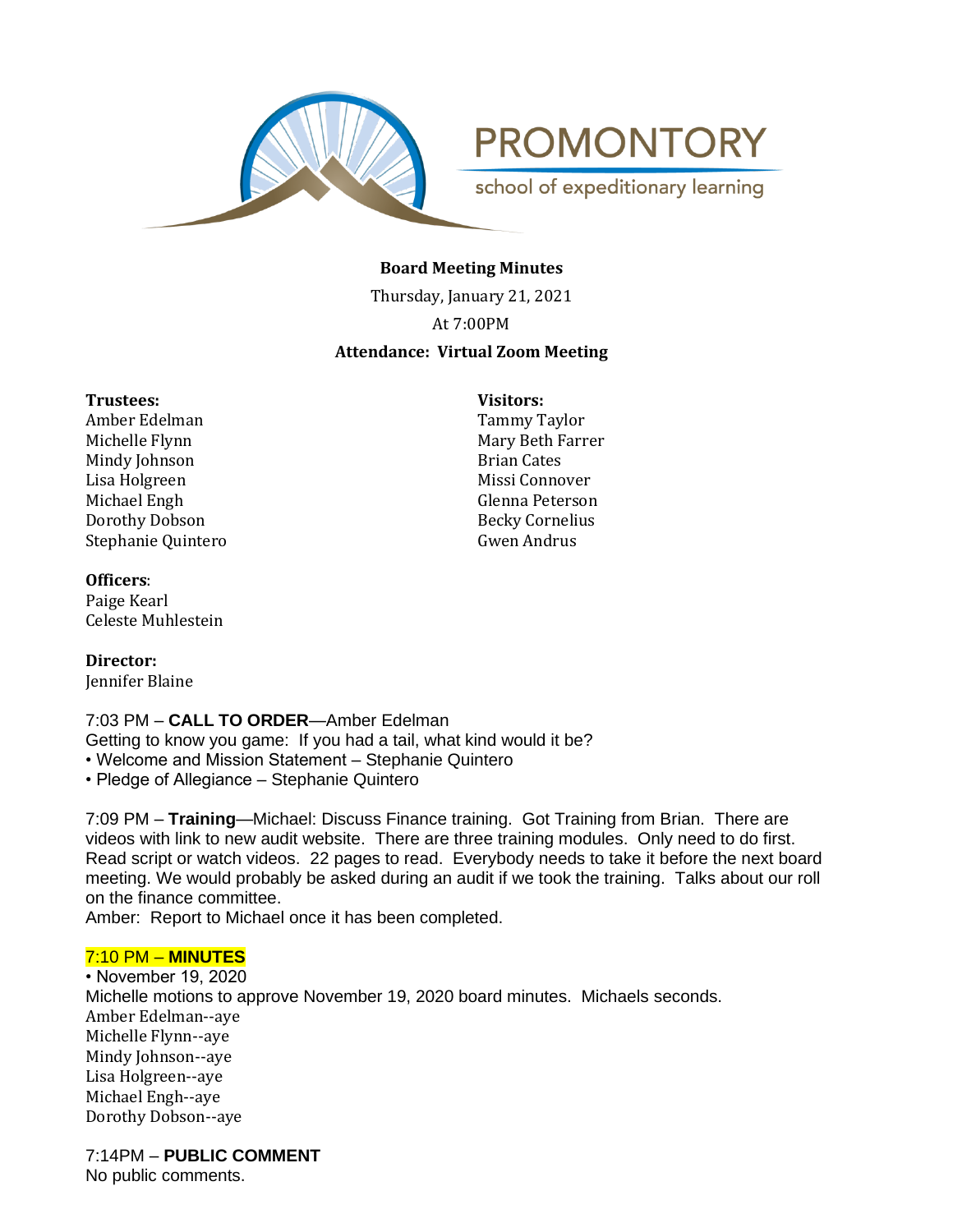#### 7:15PM – **FINANCE REPORT**

## • Budget Review – Brian

Finance meeting on Tuesday. W2 processing, 990 processing. A lot of extra revenue due to COVID-19 relief. Some related to PPE, cares program. ESSER –elementary and secondary schools. \$150,000 second round of ESSER. Application due the  $26<sup>th</sup>$  so we can have those funds. Deadline is September 2022 to defer that amount. Outline of the budget and how those funds will be used. PTIF—not a lot of change. Interest earned is lower than what the school saw when it first opened. Good place to have excess cash. As of 12-31 we are halfway through the fiscal year. Revenues are in line. 50%. Very healthy 7.5% operating margin. Suggested to reduce the lunch sales revenue and interest in investments due to it not being a "normal" year. Expense distribution is where is should be. Enrollment trend is holding good.

Jennifer: We received more funds for our kindergarten. More than expected. Add to agenda for next month.

Amber: Thanks everyone. Mentioned the Christmas card and wanted everyone to know how appreciated they are and all they do.

Michael: Went over budget in finance meeting. Extra money. Awesome grants that are tailored to what we do without outdoor learning center. Matching grant of up to \$10k. Gazebo, deck over retention pond. Another grant match up to 150K for similar things. Ropes course may be an option. Get some of the outside projects up and going. \$150K grant is a matching grant.

Jennifer: Gwen is working on a competency grant as well. Hoping to get a grant to help with the aide pay. Working hard to get teachers up to a competitive pay.

#### 7:28PM – **BUSINESS ITEMS**

• **COVID Update**: Mindy: Information from BRHD epidemiologist as of today 1/21/21 Cases per 100,000k in the last 14 days- 711.9 14 day positivity rate- 27.9% Cases in k-8 schools but excluding middle schools where it's not broken down by grade- 125 total, 10 currently active, out of the total there are 9 cases of suspected of school transmission Jennifer: 4 in quarantine. 1 active. Vaccinations are now available. School transmission is really low.

Mindy: Epidemiologist stated that mitigation is helping as is testing with sports. Michael: Charts tell the same story. 14 day case rate is trending down. Which is a good sign. Pretty high as far as our risk category goes, but we are getting there.

Jennifer: Concerns with staff. Some are getting vaccinated. Amber asked if there is anything else they can do specifically? Jennifer will ask that question to the teachers.

• **ERATE**—Not needed for January. ERATE funding is a federal funding for libraries and schools for infrastructure. We just barely upgraded \$80,000 with the Cares funding. We do not need to apply for ERATE funding currently.

• **Sex Education Committee Meeting**—Jennifer, Gwen, Cameron went over curriculum. Need additional meeting. State standards: at least as many parents as teachers. Also needs a healthy care provider. Kelsey Bywater has agreed to join the committee. Lisa wants to be involved. Dorothy read everything and is willing to be on the committee. Not teaching until May. Jennifer will also send out an email stating when the meeting is. Michael suggested to Send out email to whole school not just 7/8 so everyone knows what is coming up.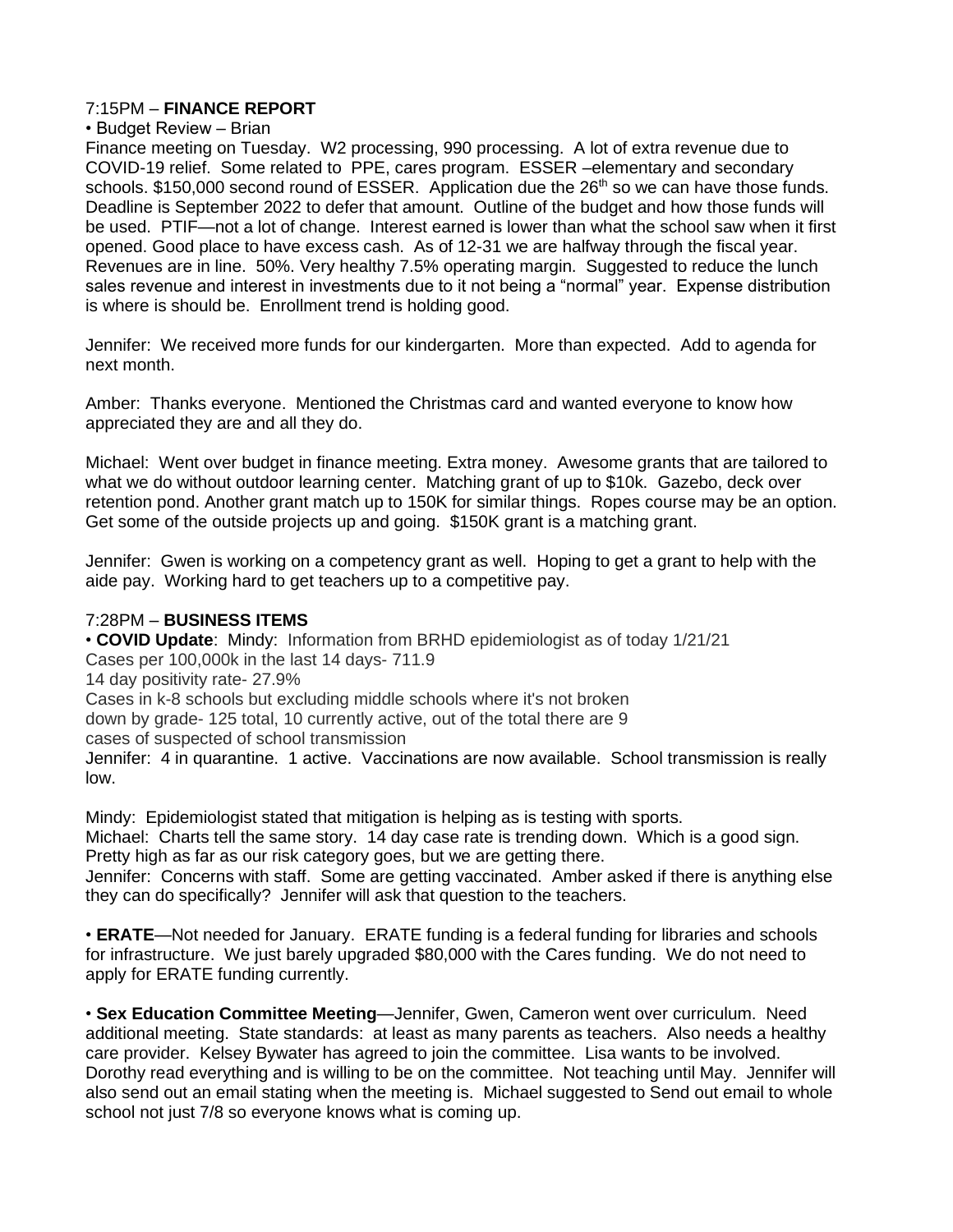• **POP Fundraiser Update**—POP cancel carnival for this year. We are going to include our online students. Discussed possibility of doing a Read-a-thon and work with the library. Possibly do a computer zoom thing so the online students can still be included. Scavenger hunt related to reading books recommended by the librarian. Basket sales online. Not too comfortable going around to too many companies. But asking for donations for baskets. Try to get more businesses related to the schools. Questions: in a read-a-thon you ask for donations. Technically we aren't allowed to do that? Jennifer—We are allowed to ask for donations, they just have to be voluntary. Amber: I wonder if the kids would like a beat the teacher kind of read-a-thon? Dorothy thinks it would be fun. Celeste: want a fundraiser that goes with our school values. Reached out to two different companies to help with advertising and prizes. Jennifer: lending libraries. Add a few books. Stephanie; encourage home students to read to someone over a video call. Mindy: Likes both baskets and the read-a-thon and also including the distant learners. Celeste still checking on a few specifics. Amber: Door to door sales are prohibited. Michael: sponsorship is ok. Review at next board meeting.

• **Family Handbook**—Jennifer: Grading section. Do we want more detail on grading system? It is standard base grading. 1-4 grades 1-6; 1-10 for grades 7-8. Enter into grades going into high school. Do we want to update this into the handbook? Amber: I think this is a great idea. Dorothy agrees that's transparency in everything is great. Mindy agrees that it will be helpful. Jennifer will update. Amber: Holidays and Birthdays. Talks about how we don't have a holiday theme party. We can have holiday theme parties as long as its engaging and uplifting. Mindy: Agrees that its more about the wellness policy. Celeste: Under organizational—needs to be changed to POP not PAP. Dorothy asked what is our relationship with EL Education? Vs. Expeditionary Learning. Amber: still using EL resources, not curriculum. Dorothy still wants to call it what it is. EL Education. Jennifer will work with Dorothy on the updates.

• **Registration Paperwork**—Mindy: Didn't have time to look over it. Celeste: thought it looked ok. Amber: thought it looked ok. Michael: looks good.

• **School Fees**—No reason to raise fees. \$97 middle school students. Can still apply for fee waivers if qualify for free/reduced lunch.

• **School Calendar**—180 instructional school days. Keep Fridays as short days instead of Wednesdays. Too many hours but we had one less day. We added an extra short day to the calendar. 3 professional development days. Student Lead Conference Days. First day of school will be August 23<sup>rd</sup>. June 3<sup>rd</sup> the last day. Mindy: Thanks for all your hard work. It looks great.

#### • **Policies to Review**: Paige Kearl:

- Cash Disbursement—Get changes made by Michael. Will get that updated.
- Corporal Punishment—Jennifer: Make sure staff is aware of it.

Title 1 Parent & Family Engagement: Mindy asked if we do a yearly questionnaire and review? Training staff with communication with parents. Are we currently practicing this? Missi takes care of this. Title 1 requirement meeting annually via a Zoom meeting a few weeks into the school year. Mindy: Math curriculum online? Jennifer: Believes the links are on our website. Missi has been really good at keeping up with everything. Mindy asked if our math curriculum is still online. Jennifer: Openup Math and Eureka Math, I believe both links are on the website. Jennifer checking to make sure they are on the website.

Celeste: We let the families volunteer for the crews or do we assign them out. People fill in where they fit best. Mindy asked to make sure the front desk is letting new students know about the POP committee. February we are going to start advertising that we need a new POP President. POP cards available at front desk. Policy committee will get updates taken care of.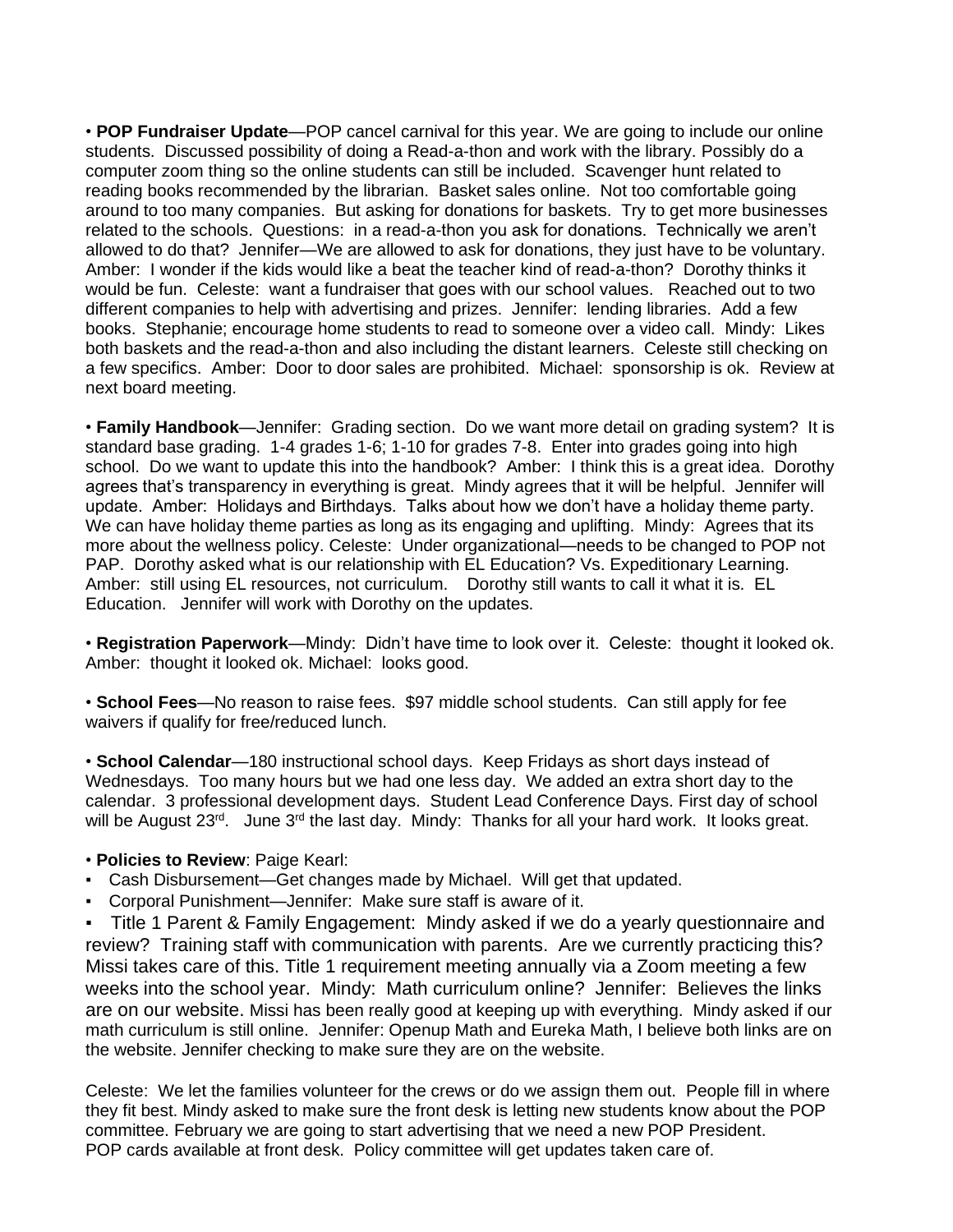#### 8:25 PM ACTION ITEMS

# **• "Blue for Books" Fundraiser**

\$1.00 to wear blue jeans. Earning money for book vending machine. Mindy motions to approve fundraiser. Stephanie seconds. Amber Edelman-aye Michelle Flynn-aye Mindy Johnson-aye Lisa Holgreen-aye Michael Engh-aye Dorothy Dobson-aye

#### • **School Fees**—Vote on this next month

## • **School Calendar**—

Michael motions to approve. Dorothy seconds Amber Edelman-aye Michelle Flynn-aye Mindy Johnson-aye Lisa Holgreen-aye Michael Engh-aye Dorothy Dobson-aye

## 8:27 • **Admission Policy**: Michelle: Everything resolved.

Mindy Motion to approves. Michelle seconds. Amber Edelman-aye Michelle Flynn-aye Mindy Johnson-aye Lisa Holgreen-aye Michael Engh-aye Dorothy Dobson-aye

8:28 • **Founding Member Policy**: Michelle: Adding founding teachers as a founding member.

Listed founding member by names.

Michelle Motions to approve. Mindy seconds.

Amber Edelman-aye Michelle Flynn-aye Mindy Johnson-aye Lisa Holgreen-aye Michael Engh-aye Dorothy Dobson-aye

#### 8:40 PM **DIRECTOR'S REPORT**

• Staffing Update—Jamie Page is a new 1-2 aide in Stoddart's class. Fully staffed for now. New student starting who may need special assistance.

• Enrollment—438. 55 distance learning. 63 on wait list for next year—mostly kindergarten. Feb 17<sup>th</sup> will run kindergarten lottery.

• Student Achievement—middle of year benchmarks in Acadience and I-ready.

• Charter Agreement Goal—68% student attendance rate. 90% enrollment rate. 68% year to year enrollment rate. Continuous enrollment rate 55%

• Professional Development—Jan 15<sup>th</sup>. Planning and modeling active instruction rather than lecturing. APPEL program was approved. We are now in compliance with our educator training program.

• Public Relations-delivering flyers to preschools. Advertisement in BENJ for three weeks.

• Lottery—Ran on 1-13-2021